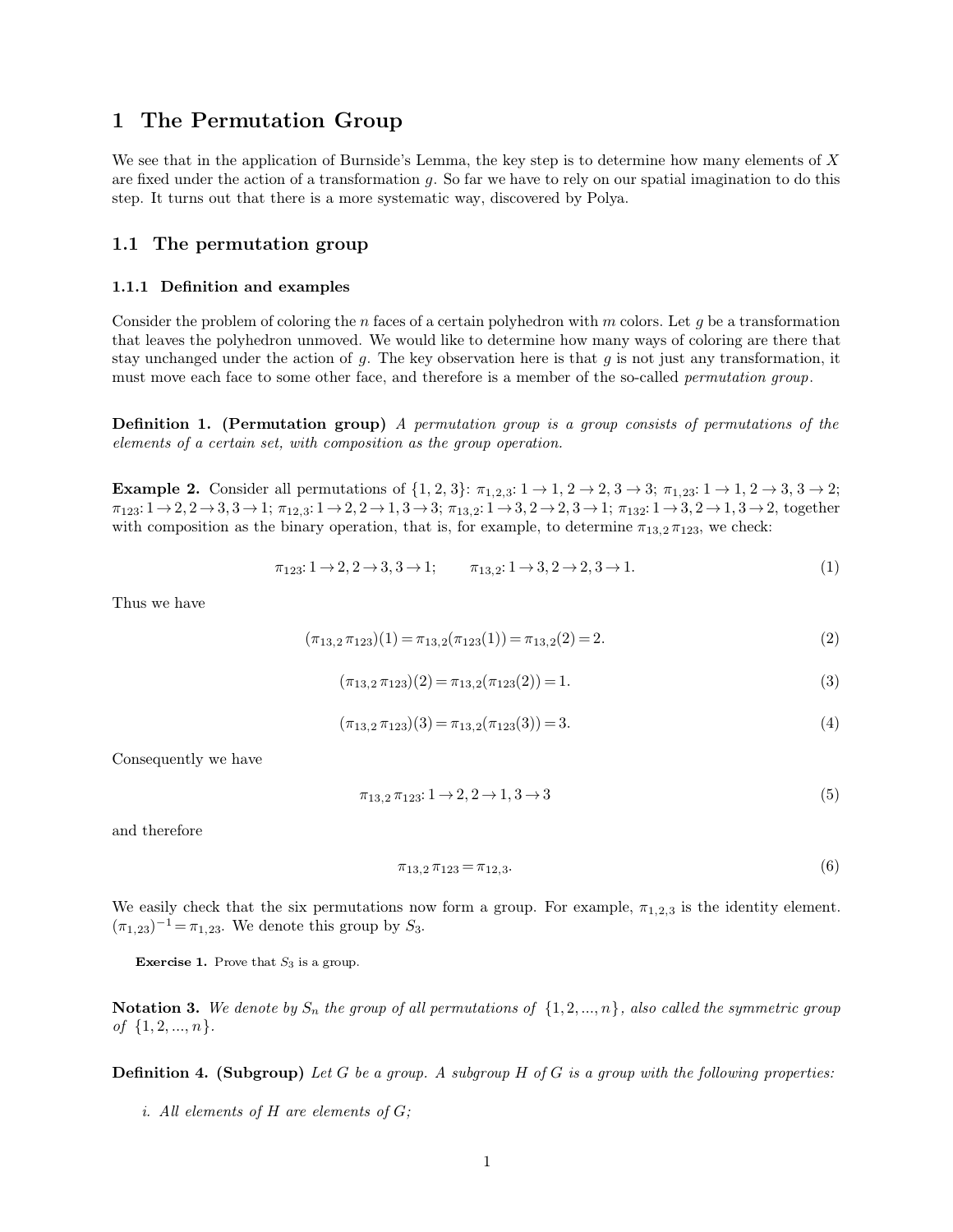*ii. The binary operation of <sup>H</sup> is the binary operation of <sup>G</sup>.*

*ii. The binary operation of H is the binary operation of G.*<br> **Example 5.** Recall the 5-balls-connected-by-4-rods problem. If we denote that balls from left to right (when assembled) by 1,2,3,4,5, then  $H := \{i, f\}$  where ii. The binary operation of *H* is the binary operation<br>**Example 5.** Recall the 5-balls-connected-by-4-rods profassembled) by 1,2,3,4,5, then  $H := \{i, f\}$  where **Example 5.** Recall the 5-balls-connected-by-4-rods problem. If we denote that balls from left to right (when assembled) by 1,2,3,4,5, then  $H := \{i, f\}$  where<br>  $i: 1 \rightarrow 1, 2 \rightarrow 2, 3 \rightarrow 3, 4 \rightarrow 4$ <br>
is a subgroup of *S*<sub>5</sub>.<br> **Exercise 2.** Prove this.

$$
i: 1 \to 1, 2 \to 2, 3 \to 3, 4 \to 4, 5 \to 5, \qquad f: 1 \leftrightarrow 5, 2 \leftrightarrow 4, 3 \to 3 \tag{7}
$$

**Exercise 2.** Prove this.

**Example 6.** The group of the 10 "cut-and-reconnect" operations for the Merry-Go-Rounds problem is a subgroup of  $S_{10}$ . **Exercise 2.** Prove t<br>**Example 6.** The gr<br>subgroup of  $S_{10}$ . **Exercise 3.** Prove this.<br>**Exercise 3.** Prove this.

**Theorem 7.** *Let H be a subgroup of G. Then the identity element*  $i_H$  *in H coincides with the identity element*  $i_G$  *in G.*  $i_G$  *in*  $G$ *.* **Exercise 4.** Prove this theorem.<br>**Exercise 4.** Prove this theorem.

**Theorem 8.** *Let H be a subgroup of G. Then*  $|H|$  *divides*  $|G|$ *.* 

**Proof.** Let *H* act on *G* (as a set) through multiplication. Then *G* becomes a disjoint union of orbits. Let  $g \in G$  be arbitrary. The orbit is  $\text{Orb}_H(g) := \{ h g | h \in H \}$ . We claim that  $|\text{Orb}_H(g)| = |H|$ . It suffices to show **Theorem 8.** Let H be a subgroup of G. Then |H| divides |G|.<br> **Proof.** Let H act on G (as a set) through multiplication. Then G becomes a disjoint union of orbits. Let  $g \in G$  be arbitrary. The orbit is  $\text{Orb}_H(g) := \{ h g | h \in$ **Proof.** Let *H* act on *G* (as a set) through multiplication. Then *G* becomes a disjoint union of orbits. Let  $g \in G$  be arbitrary. The orbit is  $Orb_H(g) := \{ h g | h \in H \}$ . We claim that  $|Orb_H(g)| = |H|$ . It suffices to show that *i G* becomes a disjoint union of orbits. Let m that  $|\text{Orb}_H(g)| = |H|$ . It suffices to show  $i = 1, 2$ . **Proof.** Let *H* act on *G* (as a set) through multiplication. Then *G* becomes a disjoint union of orbits. Let  $g \in G$  be arbitrary. The orbit is  $Orb_H(g) := \{h g | h \in H\}$ . We claim that  $|Orb_H(g)| = |H|$ . It suffices to show that that  $h_1 \neq h_2 \Longrightarrow h_1 g \neq h_2 g$ . But this is obvious as  $h_i = (h_i g) g^{-1}$ ,  $i = 1, 2$ .  $\square$ <br>**Remark 9.** Thus we see that any subgroup *H* of  $S_n$  satisfies that |*H*| divides *n*!. Of course this would be true

 $g \in G$  be arbitrary. The orbit is  $\text{Orb}_H(g) := \{h g \mid h \in H\}$ . We claim that  $|\text{Orb}_H(g)| = |H|$ . It suffices to show<br>that  $h_1 \neq h_2 \Longrightarrow h_1 g \neq h_2 g$ . But this is obvious as  $h_i = (h_i g) g^{-1}$ ,  $i = 1, 2$ .<br>**Remark 9.** Thus we see that for any finite group *H* when *n* is large enough. So we may ask, whether every finite group is a subgroup of  $S_n$  for some *n*? Indeed this is so, thanks to Cayley's Theorem https://en.wikipedia.org/wiki/Cayley's\_theorem for some n? Indeed this is so, thanks to Cayley's Theorem https://en.wikipedia.org/wiki/Cayley's theorem.

Let  $\pi$  be a permutation of  $\{1, 2, ..., n\}$ . An efficient notation for  $\pi$  is Cauchy's two-line notation:

$$
\pi = \left(\begin{array}{cccc} 1 & 2 & \cdots & n-1 & n \\ \pi(1) & \pi(2) & \cdots & \pi(n-1) & \pi(n) \end{array}\right).
$$
 (8)

**Example 10.** Consider the 10-cart train. Let  $\pi$  be the operation of cutting between the 3rd and the 4th train and then connect the front segment to the back. We can write  $\pi = \begin{pmatrix} 1 & 2 & \cdots & n-1 & n \\ \pi(1) & \pi(2) & \cdots & \pi(n-1) & \pi(n) \end{pmatrix}$ .<br> **Example 10.** Consider the 10-cart train. Let  $\pi$  be the operation of cuttine train and then connect the front segment to the back. We can write

\n -cart train. Let 
$$
\pi
$$
 be the operation of cutting between the 3rd and the 4th t segment to the back. We can write\n 
$$
\pi = \begin{pmatrix}\n 1 & 2 & 3 & 4 & 5 & 6 & 7 & 8 & 9 & 10 \\
 8 & 9 & 10 & 1 & 2 & 3 & 4 & 5 & 6 & 7\n \end{pmatrix}
$$
\n

\n\n (9)\n

**Example 11.** Consider the regular tetrahedron and let  $\pi$  be the rotation of 180 degrees around the dotted line.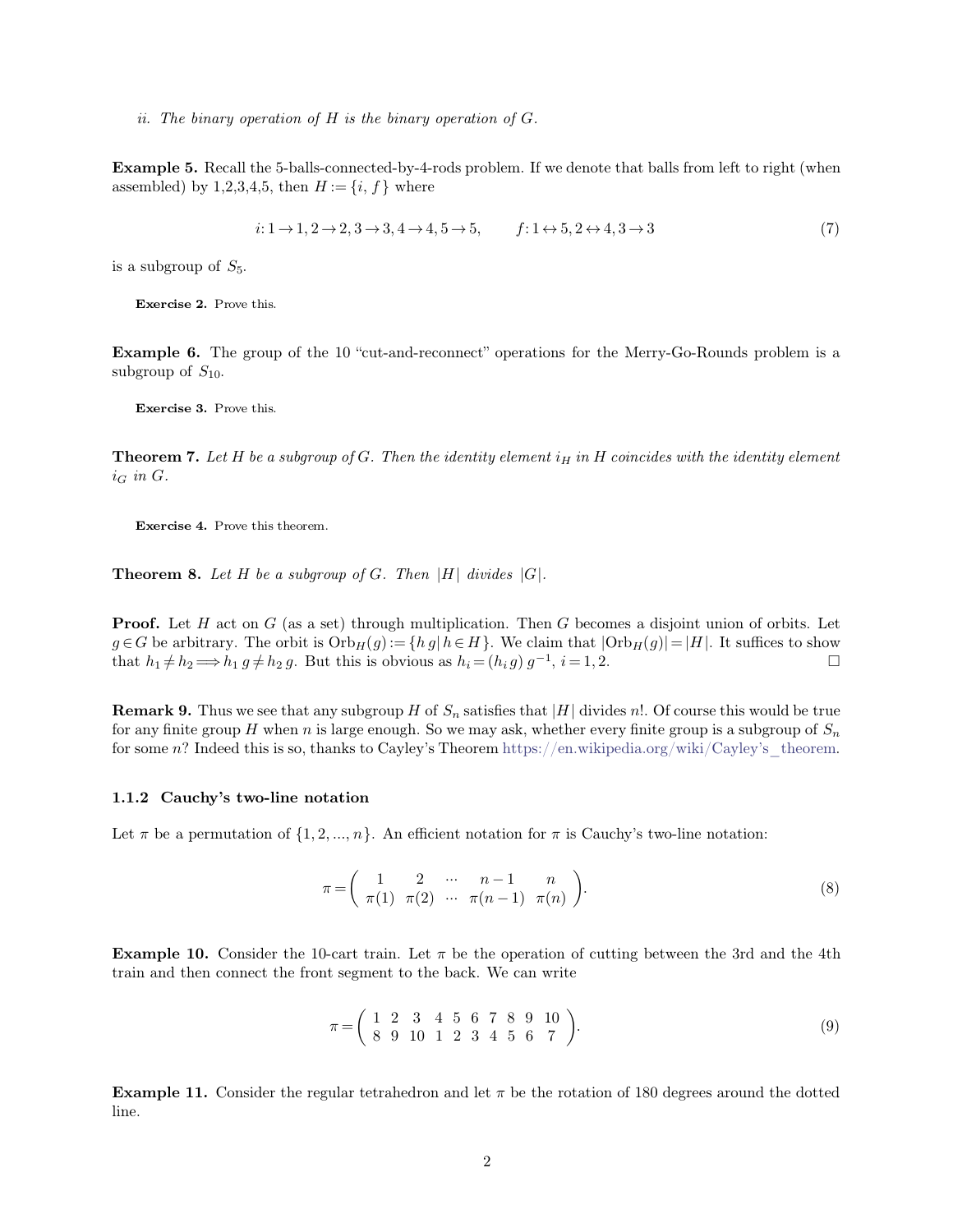

$$
\pi = \left(\begin{array}{cccc} 1 & 2 & 3 & 4 \\ 3 & 4 & 1 & 2 \end{array}\right).
$$
 (10)

**Exercise 5.** Find all operations that leaves a regular pentagon unmoved, and write every operation in Cauchy's two-line notation. notation.

<span id="page-2-0"></span>**Exercise 5.** Find all operations that leaves a regular pentagon unmoved, and write every operation in Cauchy's two-line notation, **Exercise 6.** Find all operations that leave a cube unmoved, and write every operation in C **Exercise 5.** Find all operations that leads<br>the cube as a) 6 faces marked 1,2,...,6; or<br>b) 8 raving marked 1,2,...,6; or b) 8 vertices marked 1,2,...,6; or c) 12 edges marked 1,2,...,12.

- 
- 
- 

**1.1.3 Cycles and cyclic form**<br>**1.1.3 Cycles and cyclic form**<br>**1.1.3 Cycles and cyclic form**<br>**There is a special kind of permutation**, called cycl There is a special kind of permutation, called cycles, that is of particular importance to our counting theory.<br>There is a special kind of permutation, called cycles, that is of particular importance to our counting theory

**1.1.3 Cycles and cyclic form**<br>There is a special kind of permutation, called cycles, that is of particular importance to our counting theory.<br>**Definition 12.** Let  $\pi$  be a permutation of  $\{1, 2, ..., n\}$ .  $\pi$  is called a **1.1.3** Cycles and cyclic form<br>
There is a special kind of permutation, called cycles, that is of particular importance to our counting theory.<br> **Definition 12.** Let  $\pi$  be a permutation of  $\{1, 2, ..., n\}$ .  $\pi$  is called  $a_1, ..., a_k \in \{1, 2, ..., n\}$  such that<br>  $\pi(a_1) = a_2, \quad \pi(a_2) = a_3, \quad \cdots \quad \pi(a_{k-1}) = a_k, \quad \pi(a_k) = a_1$  (11)<br>
and  $\pi(a) = a$  for all other  $a \in \{1, 2, ..., n\}$ . *k is called the length of the cycle*  $\pi$ .<br> **Remark 13.** For convenience, we a

$$
\pi(a_1) = a_2, \quad \pi(a_2) = a_3, \quad \cdots \quad \pi(a_{k-1}) = a_k, \quad \pi(a_k) = a_1 \tag{11}
$$

and  $\pi(a) = a$  for all other  $a \in \{1, 2, ..., n\}$ . *k is called the length of the cycle*  $\pi$ .<br> **Remark 13.** For convenience, we allow  $k = 1$ . Of course a cycle of length 1 would simply be the identity.<br> **Notation 14.** We denot

$$
\pi = (a_1 a_2 \cdots a_k). \tag{12}
$$

**Exercise 7.** Prove that  $(a_1a_2\cdots a_k) = (a_2a_3\cdots a_ka_1)$ .<br>The following theorem is intuitive. We leave the proof for interested readers.

**Theorem 15.** *Any permutation of*  $\{1, 2, ..., n\}$  *is a product of disjoint cycles.* 

**Example 16.** Consider  $\pi = \begin{pmatrix} 1 & 2 & 3 & 4 \\ 3 & 4 & 1 & 2 \end{pmatrix}$ . on of  $\{1, 2, ..., n\}$ <br>  $\begin{pmatrix} 1 & 2 & 3 & 4 \\ 3 & 4 & 1 & 2 \end{pmatrix}$ . It is tive. We leave the proof for interested reader<br>
on of  $\{1, 2, ..., n\}$  is a product of disjoint cycles:<br>  $\frac{1}{3}$   $\frac{2}{4}$   $\frac{3}{2}$   $\}$ . It is a product of two cycles:

$$
\begin{array}{c}\n\text{2 } 3 \text{ } 4 \\
\text{4 } 1 \text{ } 2\n\end{array}
$$
\nIt is a product of two cycles:

\n
$$
\pi = (1 \ 3) (2 \ 4) = (2 \ 4) (1 \ 3).
$$
\n(13)